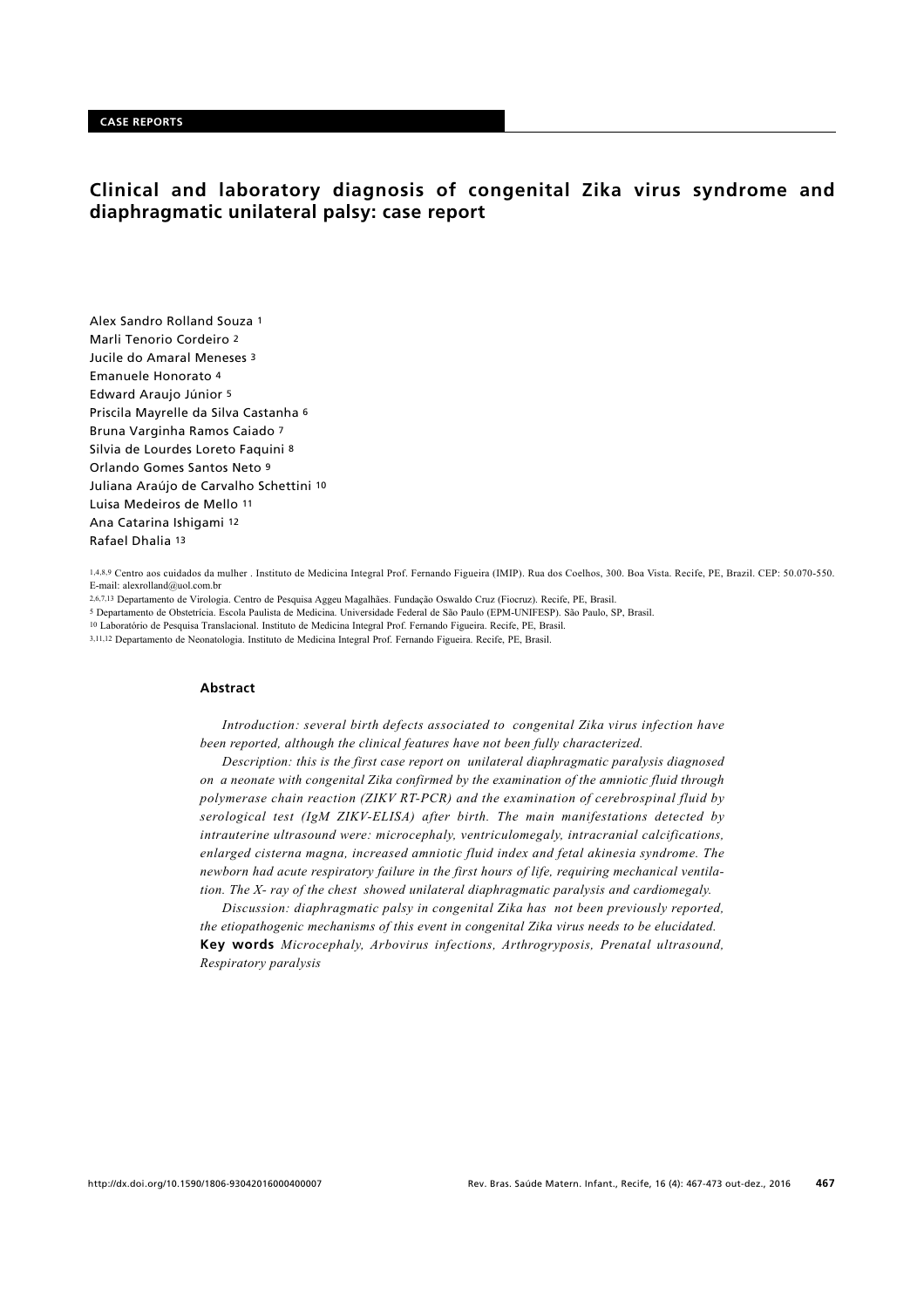## **Introduction**

Zika virus (ZIKV) was first isolated in the Zika forest in Uganda, Africa in 1947 and thereafter in 1952 the first human with ZIKV infection was identified in Uganda and the United Republic of Tanzania. ZIKV outbreaks were described in 2007 in the Yap State (Micronesia) and in 2013 in the French Polynesia in the South Pacific.1 In Brazil, the first report of autochthonous transmission of ZIKV was in 2015.2 In this same year, the Brazilian Ministry of Health announced the increase of neonatal microcephaly cases following a ZIKV outbreak. The causal link between ZIKV and microcephaly strengthened after the identification of ZIKV in the amniotic fluid from two pregnant women positive for ZIKV with fetal abnormalities (by polymerase chain reaction test-RT-PCR) in Paraíba State (Northeast of Brazil) and the detection of ZIKV genome in tissues of a newborn with microcephaly who died after birth.3

ZIKV is a RNA virus transmitted by the *Aedes* mosquitos bites to humans and primates.1 The less common modes of transmission are through blood transfusion, sexual contact and perinatal transmission.4 The possible routes of perinatal transmission are transplacental, during delivery, during breastfeeding and possibly by close contact between mother and newborn after ZIKV was identified in human saliva.4,5 However, the exact mechanism of perinatal transmission remains unknown.

Thereafter, many different congenital neurological malformations such as microcephaly, agyria, hydrocephalus , brain atrophy, brain calcifications in the white matter, corpus callosum and vermiandysgenesis, enlarged cisterna magna, asymmetric hemispheres, unilateral ventriculomegaly and displacement of the midline. Other malformations as fetal akinesia syndrome, asymmetric eyes with cataracts, intraocular calcifications, and/or unilateral macular lesions and intrauterine growth restriction were described.3,6

Diaphragmatic paralysis is an extremely rare event. Post viral neuropathy and phrenic nerve involvement have been described following several viral infections like herpes zoster, poliovirus, dengue (DENV), West Nile virus and human immunodeficiency virus infections among adults.7 Diaphragmatic palsy and cardiomegaly were not to be reported in neonates with congenital Zika. Here we first describe a unilateral diaphragmatic palsy case of a newborn with laboratorial confirmation of congenital Zika. The diagnostic of ZIKV infection was confirmed by testing the amniotic fluid through polymerase chain reaction (ZIKV RT-PCR) and by serological test (IgM ZIKV-ELISA) performed in the cerebrospinal fluid of the neonate.

## **Description**

A 17-year-old primigravida from Pernambuco (Northeast of Brazil) was referred to the Fetal Medicine Unit at 27th week of gestation was suspected of fetal microcephaly by a previous prenatal ultrasound. The woman had characteristic signs and symptoms of ZIKV infection at 14th weeks of gestation (rash and fever). Laboratorial tests for screening congenital infections, such as TORCH infections [Toxoplasmose, Rubella, Cytomegalovirus (CMV), and Herpes infections and others] were not performed. She took folic acid supplementation and ferrous sulfate and was vaccinated against influenza, diphtheria and tetanus on the 11th week. The patient denied personal or family history of microcephaly or other congenital abnormalities, the consumption of illicit drugs, alcohol, smoking, cosmetics or corticoids, or having any contact with pesticides, insecticides or ionizing radiation.

At 27 week of gestation, the fetal abnormalities on the morphological ultrasound where the biparietal diameter (BPD) was 54 mm and the head circumference (HC) was 216 mm (BPD and HC two standard deviations [SD] were below the mean for gestational age) (Figure 1). The abdominal circumference (AC) and femur length (FL) were normal for gestational age. Moreover, it was also observed agenesis of cerebellar vermix and enlarged cisterna magna (measuring 23 mm), ventriculomegaly with increased posterior horn of the lateral ventricle (measuring 20 mm), periventricular and diffuse calcification in the cerebral hemispheres, forehead flattened and increase in amniotic fluid index (measuring 19 cm) (Figure 1). The upper and lower limbs were not adequately assessed because of the inadequate fetal position. Other organs and systems were apparently normal. Doppler velocimetry of the umbilical and uterine arteries were normal.

At 29 weeks of gestation, the intrauterine fetal growth restriction was observed. Prenatal ultrasound monitoring was conducted every 15 days and a higher decrease in the SD of the curve to the mean gestational age of the HC were observed.

Trans-abdominal amniocentesis guided by ultrasound was performed at 29 weeks of gestation and the amniotic fluid sample was ZIKV positive by quantitative real-time reverse transcription-polymerase chain reaction (qRT-PCR). At 31 weeks of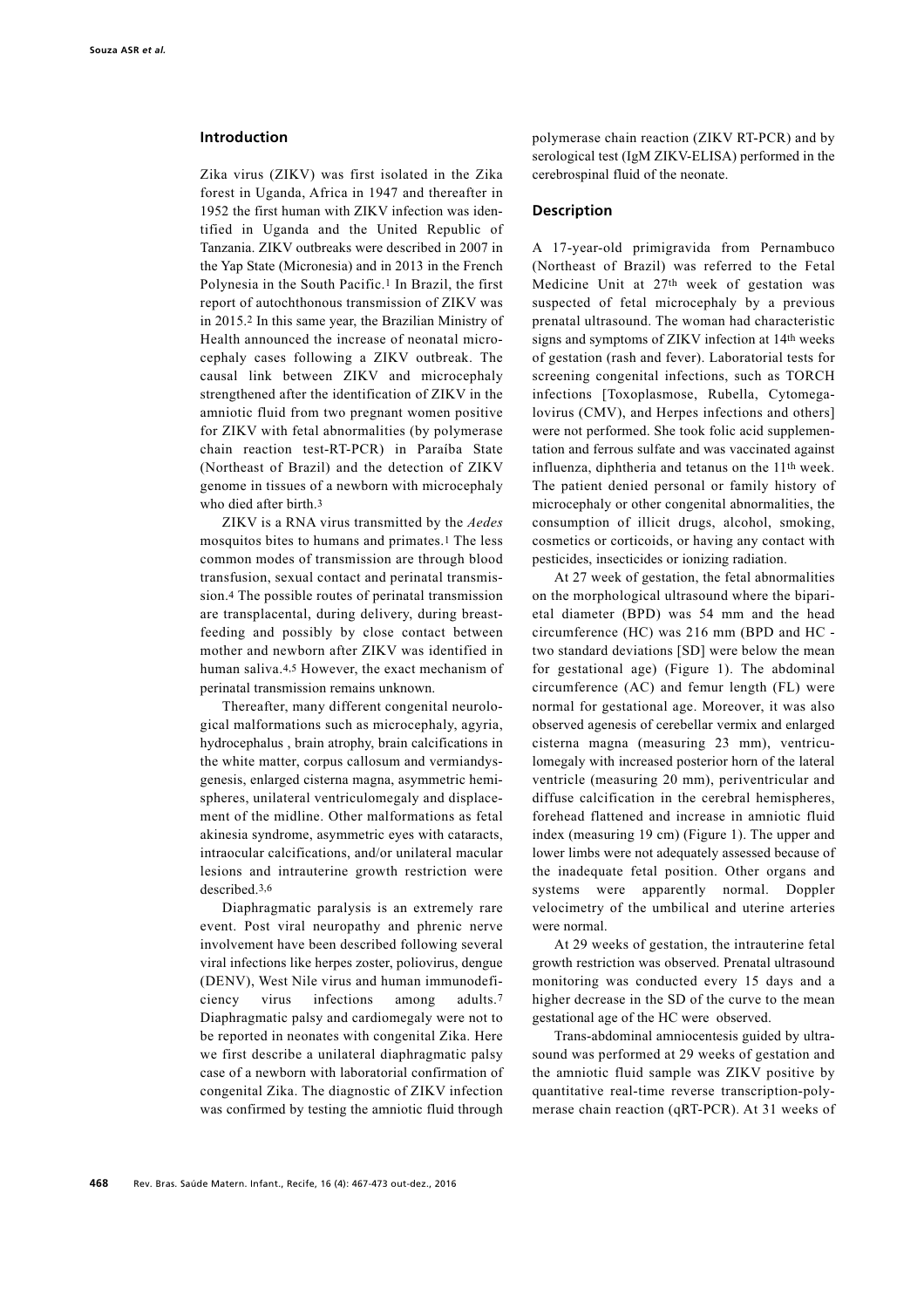gestation, the maternal hematological profile (hemogram) was normal and serologic tests for TORCH (syphilis, toxoplasmosis, rubella, cytomegalovirus, herpes simplex, B19 parvovirus and HIV infection) were negative.

The woman had vaginal delivery of a female newborn at 39 weeks. The newborn´s birth weight was 2,565 g (small for gestational age). The Apgar scores at birth were six and seven in the first and fifth minutes, respectively, and the maneuver resuscitation with positive pressure ventilation and mask were needed. The newborn was referred for treatment at the neonatal intensive care unit (NICU) due to respiratory distress and was placed in a non-invasive ventilation with nasal continuous positive airway pressure and positive end expiratory pressure of  $+5$ , and a fraction of inspired oxygen (FiO<sub>2</sub>) of 0.40. Intravenous nutrition was initiated.

A complete physical examination, included a careful measurement of the head circumference, length, and weight, was performed by a pediatrician

#### **Figure 1**

Fetal microcephaly.

after 24 hours of birth of the newborn´s life. The occipitofrontal circumference was 28 cm, more than three SD below the mean for gestational age and gender. The newborn's length was 46 cm and the thoracic circumference was 30 cm. After birth, microcephaly and other dysmorphic features as fetal akinesia syndrome/arthrogryposis of the hip and hands as well as bilateral clubfoot were found (Figure 2). The brain transfontanellar ultrasound revealed bilateral ventricular enlargement and widespread brain calcifications.

Blood samples from the mother and child were collected to track dengue (DENV), chikungunya (CHIKV) and ZIKV infection. The newborn was also tested for TORCH. CSF was collected from the newborn to assess ZIKV infection through for molecular (ZIKV RT-PCR) and serologic tests (ZIKV IgM-ELISA). Plaquet Reduction Neutralization Test (PRNT) was performed to assess neutralizing antibodies of ZIKV and DENV following a modified protocol previously described. The PRNT results



A. Diffuse calcification in the cerebral hemispheres; B. Forehead flattened; C. Ventriculomegaly, periventricular calcification and enlarged cisterna magna; D. Ventriculomegaly and periventricular calcification; E. Brain transfontanellar ultrasound revealed ventriculomegaly and widespread of the brain calcifications; F. Prenatal ultrasound revealed cisterna magna and bilateral ventricular enlargements.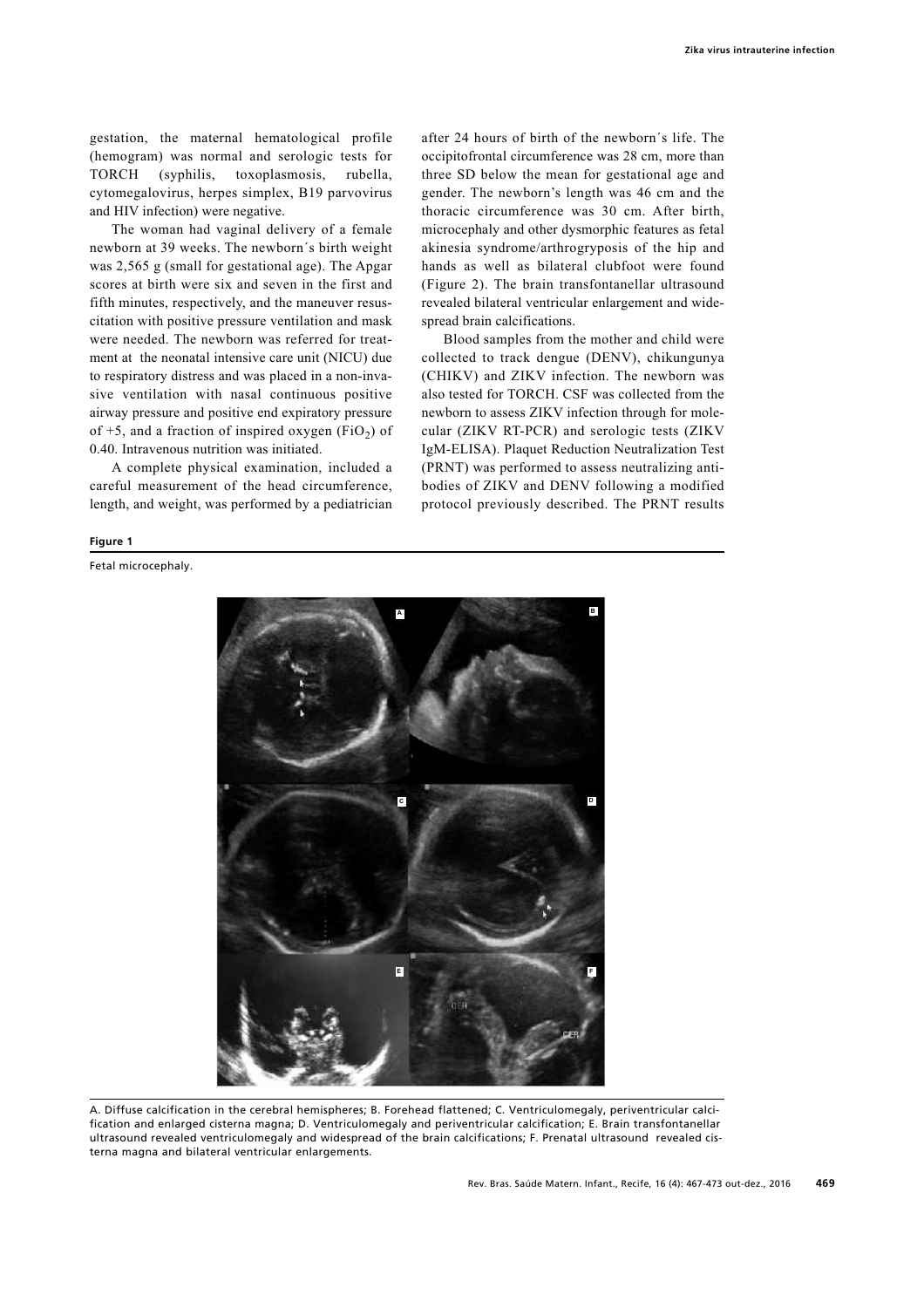#### **Figure 2**

Microcephaly and other dysmorphic features.



A. Fetal akinesia syndrome/arthrogryposis of the hip and hands and bilateral clubfoot; B. Chest X-ray. Note normal lungs with a unilateral diaphragmatic paralysis and cardiomegaly.

#### **Table 1**

| Patient | Sample     | <b>RT-PCR</b> |             |              | $lgM(P/N)*$ |        | lgG         | Interpretation    |
|---------|------------|---------------|-------------|--------------|-------------|--------|-------------|-------------------|
|         |            | ZIKV          | <b>DENV</b> | <b>CHIKV</b> | ZIKV        | DENV** | <b>DENV</b> |                   |
| Mother  | Serum      | ND            | ND          | ND.          | 1.4         | 2.2    | Positive    |                   |
| Newborn | <b>CSF</b> | ND            | ND          | <b>ND</b>    | 24.5        | 0.7    |             | ZIKV IgM positive |
|         | Serum      | ND            | ND          | ND.          | 13.6        | 0.9    | Positive    | ZIKV IgM positive |

ND = Not Detected; \*(P/N) = Ratio OD sample/OD negative control - Values <2 are negative; >3 are positive; values 2–3 are considered equivocal; \*\*DENV = dengue virus 1-4 mixture.

showed that mother and the neonate had anti-dengue anti-bodies for DENV-3 and DENV-4 in the past, but not for serotypes 1 and 2 (Table 1).

The chest X-ray was performed to evaluate persistent respiratory distress and revealed normal lungs with a unilateral diaphragmatic paralysis and cardiomegaly (Figure 2). The color Doppler echocardiography showed a 2.5 mm patent ductus arteriosus with a left to right shunt and left cardiac enlargement. The patient was treated with diuretics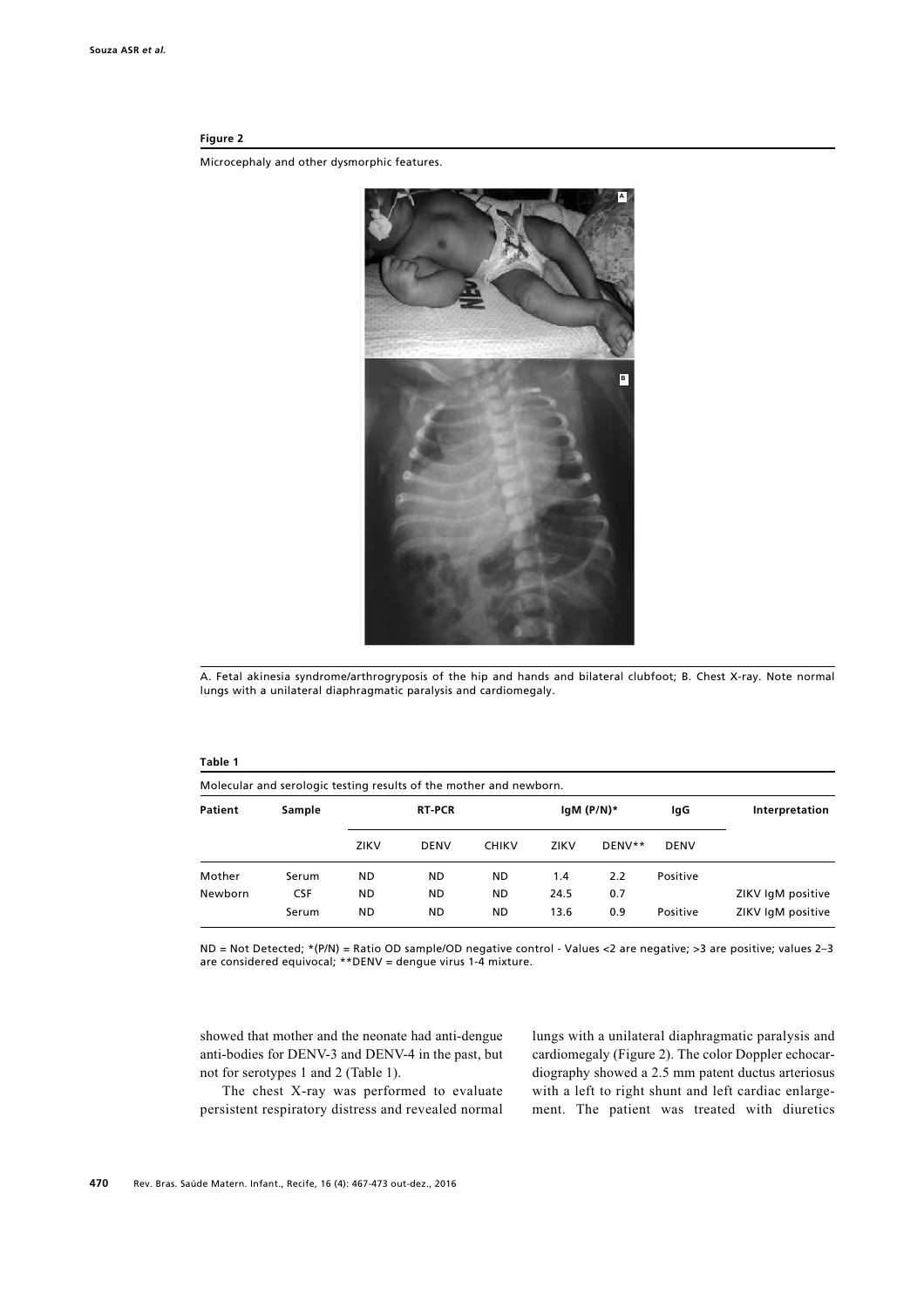(furosemide) and was still on ventilatory support. The updated chest x-ray was normal except for the unilateral diaphragmatic paralysis. Congenital infections such as syphilis, toxoplasmosis, rubella, cytomegalovirus, and herpes simplex virus were ruled out of the newborn. The neonate is still at the intensive care unit with respiratory support until normal function of the diaphragm which is essential for effective ventilation.

## **Discussion**

We first describe a case of unilateral diaphragmatic palsy of a newborn with laboratorial confirmation of congenital Zika. In addition, we emphasized the need to perform a chest X-ray on the newborn with respiratory distress to evaluate the possibility of unilateral diaphragmatic paralysis. It is important to highlight the not yet description associating unilateral diaphragmatic paralysis and congenital ZIKV infection.

Diaphragmatic paralysis described in the chronic inflammatory demyelinating polyneuropathy might result to neurological diseases affecting the phrenic nerve, including Guillain-Barré syndrome and in two reports were associated to phrenic neuropathy following DENV infection in adults. ZIKV infection is associated to Guillain-Barré syndrome in adults but there are no reports on newborns.7 Unilateral diaphragmatic paralysis has been described by following several viral infections such as herpes zoster, poliovirus, West Nile virus and human immunodeficiency virus. This particular finding has not been reported before in any of the studies published to this present date and the exact mechanism of phrenic neuropathy associated to Zika infection still needs to be elucidated.

The etiopathigenic mechanism involved in the diaphragmatic paralysis in congenital ZIKV infection are not known and further studies are necessary to investigate this specific abnormality.

This case of congenital Zika was discovered in Pernambuco State which is considered the epicenter of congenital infections attributed to ZIKV in Brazil.3 The rapid outbreak of ZIKV in Brazil and also in Latin America is probably the result of a recent introduction of the virus in a naïve population, in addition to the environmental factors such as high densities population of *Aedes aegyti*, the main vector of arboviruses worldwide.8

The identification of ZIKV is still a challenge, especially during the pregnancy, of fetal brain neurodevelopment disorders and maternal symptoms. The amniocentesis was a fundamental importance to confirm the diagnosis. Amniocentesis is a low-risk invasive procedure and was performed successfully.3 We recommend amniocentesis to be performed in the presence of fetal abnormalities suggestive for ZIKV infection because the amniotic fluid is the only place to identify ZIKV by RT-PCR in the uterus, particularly in advanced gestational age confirming the diagnosis of fetal infection.

ZIKV genome was detected in the amniotic fluid at 29 weeks of gestation by RT-PCR. However, ZIKV RNA was not detected after birth (both the mother and neonate serum samples) probably because the acute infection occurred at early gestation. ZIKV IgM in the mother's serum sample test was negative. However, specific ZIKV IgM antibodies were detected in the neonate's CSF and serum sample test. IgM does not cross the placenta or the blood-brain barrier, the finding of IgM in the CSF indicates that the newborn had ZIKV infection in the CNS. In addition, the finding of IgM anti-bodies in the neonate serum sample indicated that the patient had the infection in the uterus. It is not yet known for how long these ZIKV IgM anti-bodies will be detected in the CSF and in the blood.

The PRNT results showed that the mother and the neonate had anti-dengue anti-bodies for DENV-3 and DENV-4 in the past, but not for serotypes 1 and 2, suggesting that the maternal IgG anti-bodies transplacental passed to the newborn. Both mother and neonate presented high titter of neutralizing antibodies for ZIKV in the serum, although, the newborn was higher (anti-bodies produced by the mother and newborn), almost the double. Importantly, neutralizing anti-bodies for ZIKA virus were also detected in the CSF by confirming the findings of IgM in the CSF. It is noteworthy that IgM antibodies do not cross the placental barrier and this result does not suggest the infection is associated to ZIKV and DENV.

Most reports associate ZIKV and microcephaly when the pregnancy is infected in the first quarter however, in this case, the woman reported symptoms suggestive to ZIKV infection at 14 weeks of gestation in the beginning of the second quarter of gestation. Although, a study suggests that fetal impairment could occur at any time during the pregnancy.9 The patient did not perform tests for screening congenital infections at the time of symptomatology. Microcephaly diagnosis was performed prenatally. During the gestation was also observed that the growth of the fetal head decreased, suggesting that there is a stop of the growth. The measurement of head circumference through ultrasound shows a small variability, both inter-observer and intra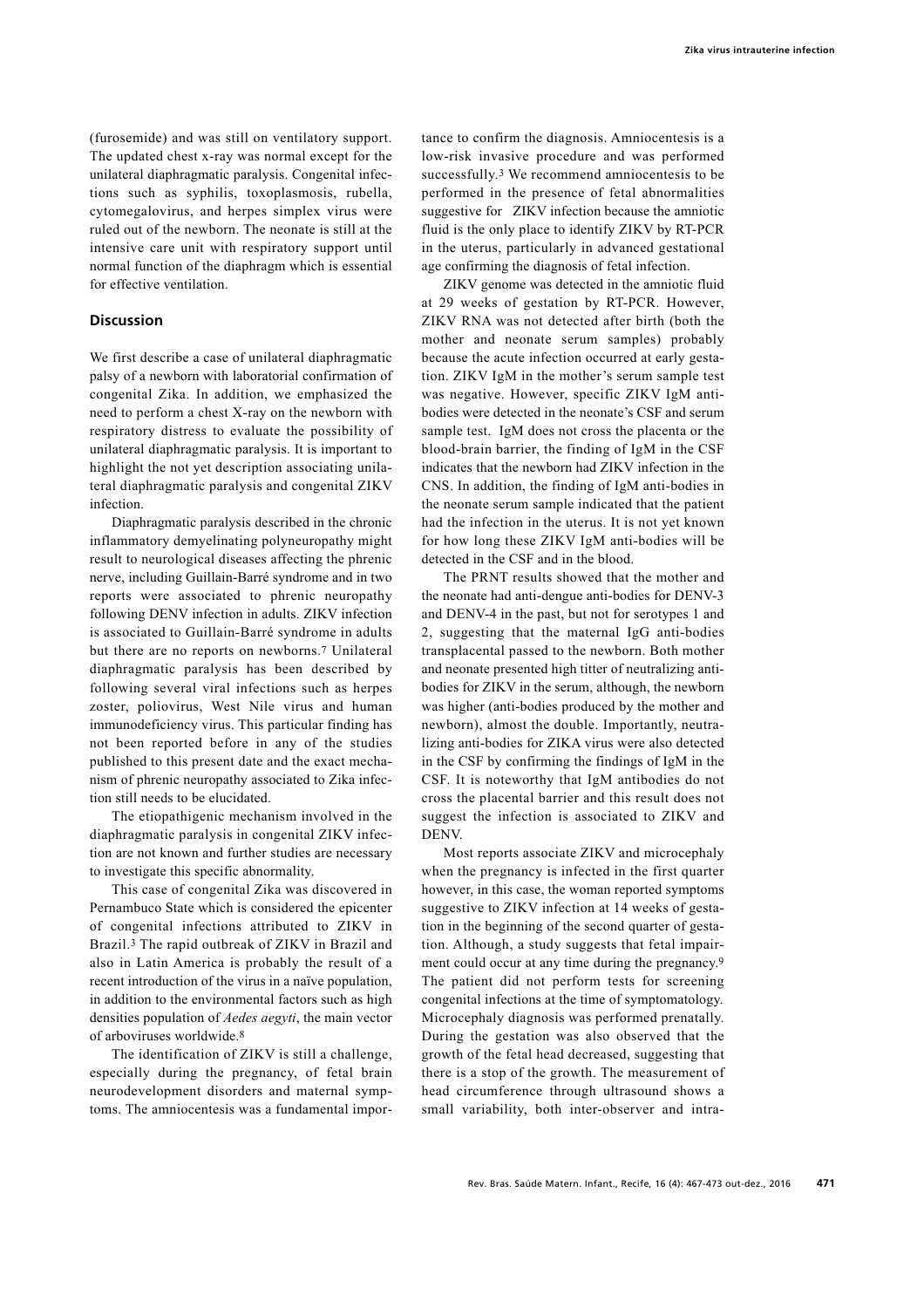observer. A transfontanellar brain ultrasound was used to confirm microcephaly of the newborn.10 A cerebral computerized tomography scan was not performed because the acoustic window of the anterior fontanelle was sufficient for the newborn brain examination be performed by transfontanellar ultrasound.

Microcephaly associated to intracranial calcification and ventriculomegaly is described in the literature as suggestive to other congenital infections,9 but the association of these manifestations with agenesis of the cerebellar vermix and arthrogryposis still needs scientific proof. There are several other causes of microcephaly described in the literature [genetics, hypoxic-ischemic, vascular disorders, systemic and metabolic disorders, drug exposure during pregnancy (alcohol and chemicals), severe malnutrition during pregnancy (intrauterine malnutrition), and maternal phenylketonuria].5

All morphological alterations observed prenatally were confirmed, adding to other diagnoses, such as the arthogryposis which is the presence of congenital joint contractures involving at least two different body areas both the upper and lower limbs. It is a descriptive diagnosis present in many diseases with varying etiologies and is a known observer in the presence of ZIKV infection. We do not know the exact mechanism of arthrogryposis. If it is by direct action of the virus in the articulations, aberrant activation of the immune response, decreased fetal

## **References**

- 1. Cao-Lormeau VM, Roche C, Teissier A, Robin E, Berry AL, Mallet HP, Sall AA, Musso D. Zika virus, French Polynesia, South Pacific, 2013. Emerg Infect Dis. 2014; 20: 1085-6.
- 2. Zanluca C, Melo VC, Mosimann AL, Dos Santos GI, Dos Santos CN, Luz K. First report of autochthonous transmission of Zika virus in Brazil. Mem Inst Oswaldo Cruz. 2015;  $110 \cdot 569 - 72$
- 3. Oliveira Melo AS, Malinger G, Ximenes R, Szejnfeld PO, Alves Sampaio S, Bispo de Filippis AM. Zika virus intrauterine infection causes fetal brain abnormality and microcephaly: tip of the iceberg? Ultrasound Obstet Gynecol. 2016; 47 (1): 6-7.
- 4. Karwowski MP, Nelson JM, Staples JE, Fischer M, Fleming-Dutra KE, Villanueva J, Powers AM, Mead P, Honein MA, Moore CA, Rasmussen SA. Zika virus disease: A CDC Update for Pediatric Health Care Providers.Pediatrics. 2016; 137 (5). Disponível em: http://pediatrics.aappublications.org/content/pediatrics/earl y/2016/03/22/peds.2016-0621.full.pdf

movement in the uterus determining the joint involvement, and deformities found, or by other causes.

This report is a description of a laboratorial confirmed congenital ZIKV syndrome in the gestational period. The neonate presented respiratory distress after birth that was diagnosed as unilateral diaphragmatic paralysis according to the chest Xray. Based on this finding, we suggest performing chest X-ray in neonates suspected with congenital Zika to assess the presence of diaphragmatic palsy. In addition, the neonate is still at the intensive care unit with respiratory support until there is uncoordinated activity of the diaphragm, an essential muscle for effective ventilation.

There are some questions whereas answers are to be investigated in further studies: Why this woman's newborn was affected by the ZIKV once she was in her 14th weeks of gestation, when only a few women had newborns affected and most of the infections were in the first quarter? What is the mechanism of the unilateral diaphragmatic palsy in newborns with congenital ZIKV?

## **Acknowledgments**

Authors would like to thank the pregnant woman.

- 5. Pan American Health Organization. Epidemiological Alert: Neurological syndrome, congenital malformations, and Zikavirus infection. Implicantion for public health in americas. Washington, DC: World Health Organization, Pan American Health Organization; December 1, 2015. [access Jan 29, 2016]. Available at: http://paho.org/hq/index/php? option=com\_docman&task=doc\_download&I-temid=&gid =32405&lang=en.
- 6. Marrs C, Olson G, Saade G, Hankins G, Wen T, Patel J, Weaver S. Zikavirus and pregnancy: areview of the literature and clinical considerations (Podcast). Am J Perinatol. 2016; 33 (7): 625-39.
- 7. Ansari M K, Jha S, Nath A. Unilateral diaphragmatic paralysis following dengue infection. Neurol India. 2010; 58:596-8.
- 8. Castanha PMS, Cordeiro MT, Martelli CMT, Souza WV, Marques ET, Braga C. Force of infection of dengue serotypes in a population-based study in the northeast of Brazil. Epidemiol Infect. 2012; 141: 1080–8.